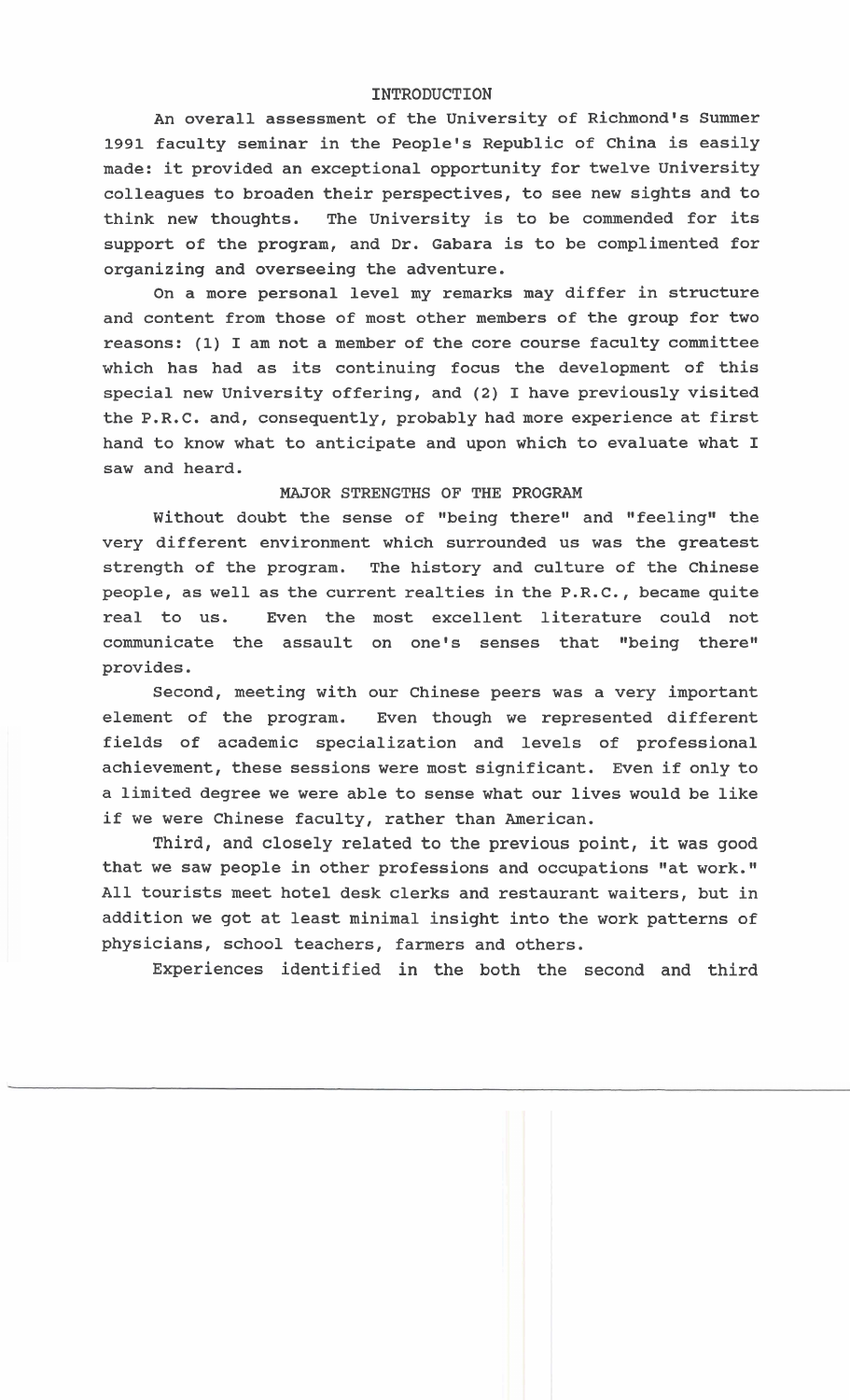**points, above, were further reinforced by our several visits to universities, schools, hospitals, homes and other places which are**  part of the "domestic world" of the chinese people. Such visits **at least, in such numbers** - **would not be so significant a part of a regular tour abroad.** 

**Fifth, the pattern of visits to important historical and touristic sites was good: it did not overwhelm the itinerary, although clearly it was planned for us to see a great deal. Nearly every tourist visiting China will see the Great Wall and the Forbidden City, as we did. But how many have the opportunity to explore the cultural significance of Taishan and Qufu?** 

**Sixth, I especially liked having the opportunity to "burrow**  in" at a few places, and to explore them in a more leisurely and **more meaningful way. In fact, in retrospect I would have preferred visiting rather fewer places while staying longer at those visited.** 

**Seventh, as a newcomer to this University's faculty the study group provided me with my first substantial opportunity to become well acquainted with colleagues from outside the School of Business. Some very special friendships were forged during the three-week period.** 

## **ELEMENTS WORTHY OF RECONSIDERATION**

**As previously stated, the study tour was a most successful and worthwhile program. Even so, I would suggest further consideration, or reconsideration, of a few elements.** 

**First, it would be well to reduce the number of places**  visited, and to "burrow in" somewhat more in them. China is a vast **country, and travel within China takes its toll in time and energy.**  The trade-off is a difficult one of "see as much as possible while there since it may be one's only visit to China" vs. "learn more by **concentrating on fewer places." I prefer the latter.** 

**Second, speaking as member of the School of Business faculty, I was surprised and disappointed that "economic policy and planningw was not the subject of one of our scheduled lectures. This is a particularly important omission, given the objective of the core course committee, and given the uniquely rigid posture of the Chinese government with regard to both domestic and**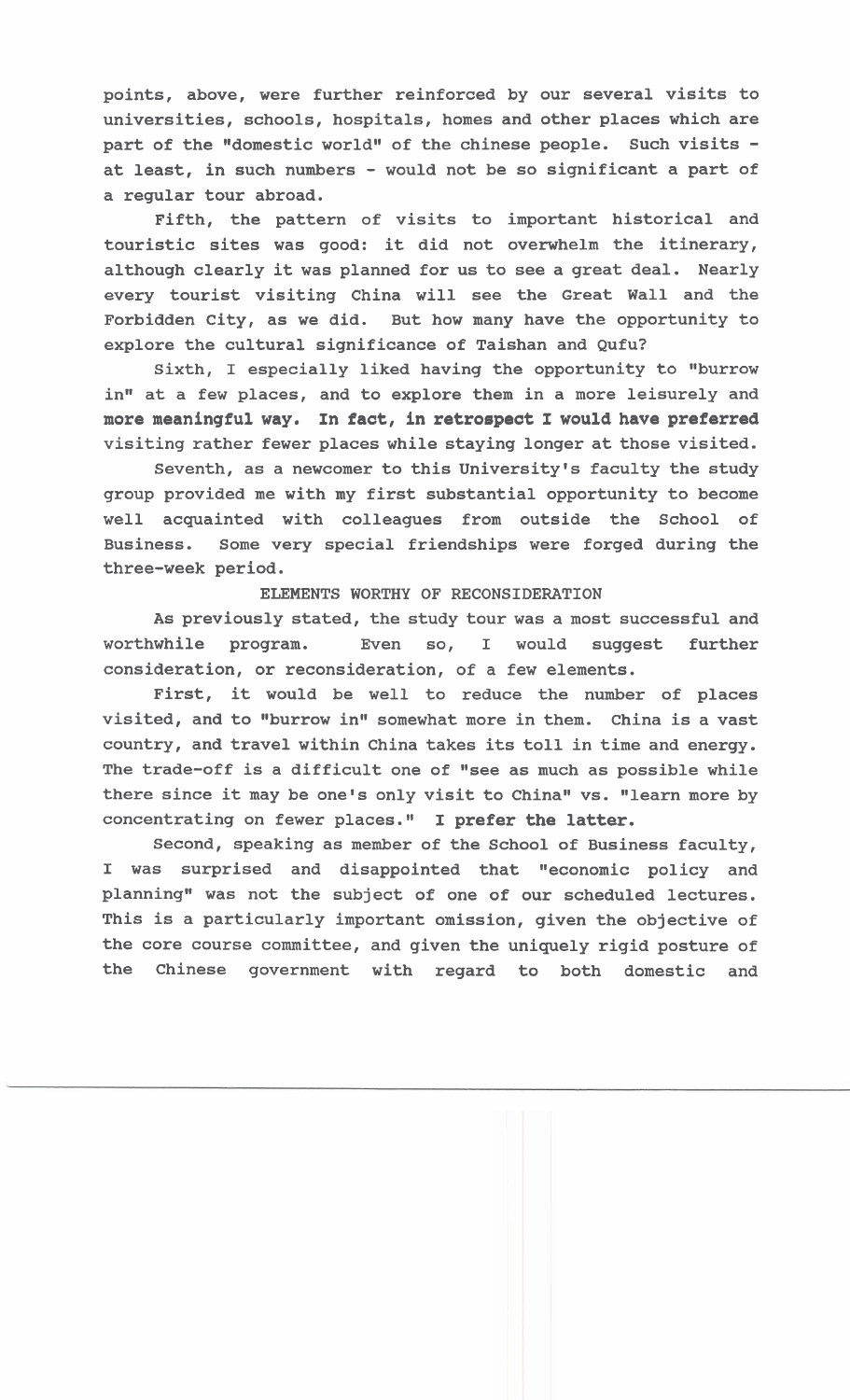**international economic issues.** 

**Third, while all of the topics of the scheduled lectures were interesting and worthwhile, frequently I felt that the wrong person served as the lecturer. Obviously, the language barrier is a real obstacle in such situations. Even so, some command of English on the part of a staff member at an institution does not necessarily imply expertise of that person in Chinese law, medicine, or whatever.** 

**Fourth, one might hope for visiting a stronger roster of institutions of higher learning. In several instances it would appear that the University of Richmond has little in common with institutions visited. I realize that prior personal contact with some of these schools was a factor in their selection, but such contact probably is not necessary to arrange visits to stronger**  institutions. A better "fit" of institutions would be helpful.

## **PROFESSIONAL BENEFITS OF THE STUDY TOUR**

**I feel that my professional expertise as a teacher, a**  researcher, and as director of the University's International **Business Studies program has been enhanced by my involvement in the study tour.** 

**As a teacher I have had my field of experience broadened. I have new attitudes, experiences and examples to share with my students, and I will do so.** 

**As a researcher I am tempted to extend my current investigation of international topics such as gray marketing, counter-trading, and joint ventures with communist economies to include the P.R.C. The coming takeover of Hong Kong and Macau in 1997 raises additional research topics.** 

**Perhaps the most visible benefit which may come from the study tour is establishment of some form of program to assist other University of Richmond Business (and other) faculty in visiting China** - **whether for research or teaching** - **focusing on the special economic zone in the southern portion of the province of Guangdong. As Director of the International Business Studies effort I could use my experience and insights from China to support visits**